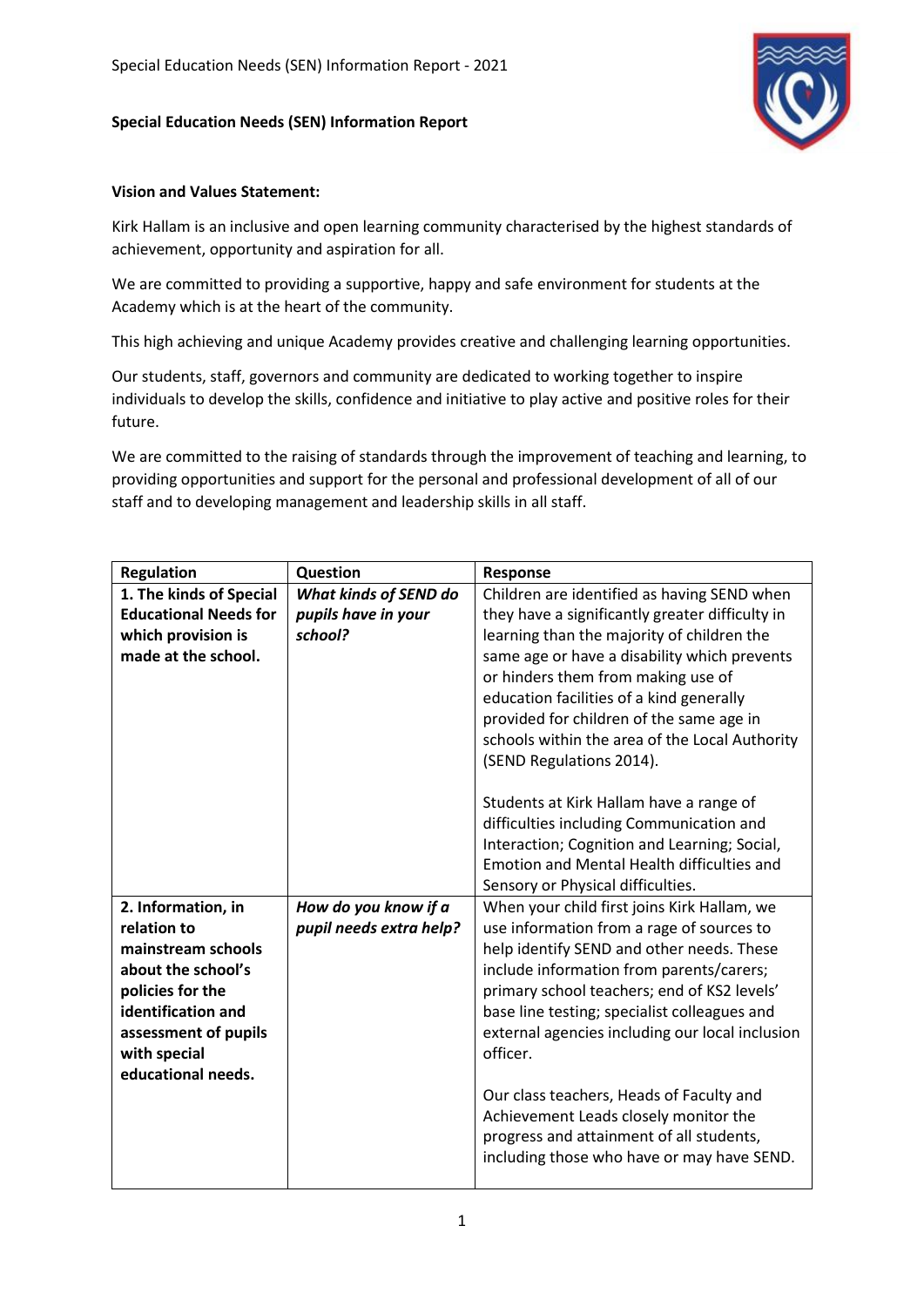|                                     |                                 | The continuous monitoring of students during<br>their time at Kirk Hallam will further identify |
|-------------------------------------|---------------------------------|-------------------------------------------------------------------------------------------------|
|                                     |                                 | pupils with a special educational need. This                                                    |
|                                     |                                 | identification may come from Tutors, subject<br>teachers, support colleagues, Achievement       |
|                                     |                                 | Leads, outside agencies, parents/carers or the                                                  |
|                                     |                                 | pupil themselves. If your child needs to be                                                     |
|                                     |                                 | assessed we would use a range of                                                                |
|                                     |                                 | assessments depending on the area of need.                                                      |
|                                     |                                 | If it is thought a family needs support, we<br>have good working relationships with outside     |
|                                     |                                 | agencies and a referral can be made to them.                                                    |
|                                     |                                 | We follow a staged and graduated approach                                                       |
|                                     |                                 | to identifying and assessing needs, using the<br>'Asses, Plan, Do, Review' model. The triggers  |
|                                     |                                 | for intervention could be due to concerns                                                       |
|                                     |                                 | from the teacher, support colleagues or                                                         |
|                                     |                                 | others. This will be underpinned by evidence                                                    |
|                                     |                                 | about a pupil who, despite receiving<br>differentiated learning opportunities, does             |
|                                     |                                 | not make expected progress.                                                                     |
|                                     |                                 | All students with SEND are on the SEND                                                          |
|                                     |                                 | register which is accessible to all staff. Staff                                                |
|                                     |                                 | use the information to inform their lesson                                                      |
|                                     |                                 | planning, teaching and student learning<br>activities.                                          |
|                                     |                                 | Targeted interventions are planned and                                                          |
|                                     |                                 | delivered where appropriate. This may                                                           |
|                                     |                                 | include small group or individual work across<br>a broad range.                                 |
|                                     |                                 |                                                                                                 |
| 3a. How the school<br>evaluates the | How will I know that            | All students, including those with SEND, are                                                    |
| effectiveness of its                | my child is making<br>progress? | assessed on a regular basis, in accordance<br>with the Academy's Assessment Policy.             |
| provisions for such                 |                                 |                                                                                                 |
| pupils.                             |                                 | Teachers formally assess and review progress                                                    |
|                                     |                                 | and attainment throughout the year which is<br>communicated to parents/carers by progress       |
|                                     |                                 | checks which are sent home. Additionally,                                                       |
|                                     |                                 | parents evenings are held once a year when                                                      |
|                                     |                                 | there is an opportunity to discuss progress,                                                    |
|                                     |                                 | attainment and next steps. All students with<br>Education, Health & Care Plan have an Annual    |
|                                     |                                 | Review.                                                                                         |
|                                     |                                 | The school has a Quality Assurance process                                                      |
|                                     |                                 | that assess the effectiveness of Teaching and                                                   |
|                                     |                                 | Learning for all students, including those with                                                 |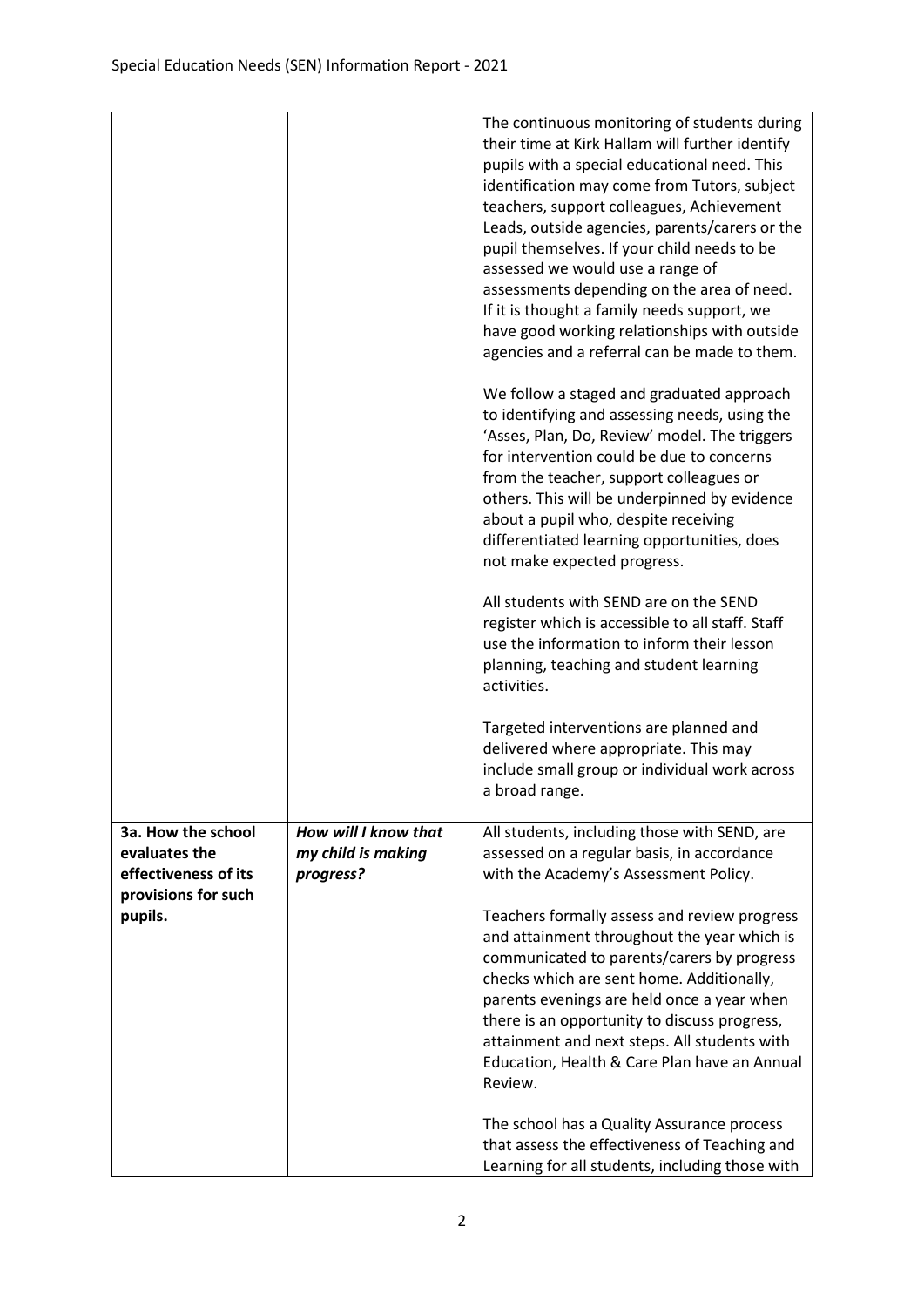|                      |                         | SEND and the outcomes of those evaluations        |
|----------------------|-------------------------|---------------------------------------------------|
|                      |                         | are used to create and implement                  |
|                      |                         | development plans for all aspects of school       |
|                      |                         | life. These are regularly reviewed through        |
|                      |                         | regular evaluation. Additionally progress and     |
|                      |                         | attainment data for students is analysed for      |
|                      |                         | effectiveness and to inform future                |
|                      |                         | interventions and support.                        |
| 3b. The school's     | How do you check and    | The school will send home progress checks         |
| arrangements for     | review the progress of  | each year which will show your child's            |
| assessing and        | my child and how will I | attitude to learning and aspects of their         |
| reviewing the        | be involved?            | attainment and/or progress.                       |
| progress of pupils   |                         |                                                   |
| with special         |                         | Class teachers, Heads of Faculty,                 |
| educational needs.   |                         | Achievement Leads and pastoral staff will         |
|                      |                         |                                                   |
|                      |                         | monitor and review your child's levels and        |
|                      |                         | pick up on any subjects where your child is       |
|                      |                         | not making the right amount of progress. The      |
|                      |                         | school reports all data as well as the progress   |
|                      |                         | of specific groups to the governors.              |
|                      |                         |                                                   |
|                      |                         | We welcome the involvements of                    |
|                      |                         | parents/carers and want to keep you up to         |
|                      |                         | date and involved in your child's progress. We    |
|                      |                         | do this through parents' evenings; notes in       |
|                      |                         | planners; email; telephone calls;                 |
|                      |                         | appointments made with individual teachers;       |
|                      |                         | Annual Reviews/termly reviews.                    |
|                      |                         | The school provides information for parents       |
|                      |                         | through newsletters; information on the           |
|                      |                         | website; Open/Information days; parent's          |
|                      |                         | evenings and letters home.                        |
|                      | How do teachers help    | Our teachers have high expectations of all        |
| 3c. The school's     | pupils with SEND?       | students, including those with SEND. All          |
| approach to teaching |                         | teachers will be told about your child's          |
| pupils with special  |                         | individual needs and will adapt their lesson to   |
| educational needs.   |                         | meet these requirements. Teachers have            |
|                      |                         | experience and/or are trained in doing this.      |
|                      |                         | This may involve using different strategies,      |
|                      |                         | more practical/adaptation of resources and        |
|                      |                         | activities. This means your child can access      |
|                      |                         |                                                   |
|                      |                         | the lessons fully. We aim for an inclusive        |
|                      |                         | approach so where possible try to support         |
|                      |                         | students within a full curriculum.                |
|                      |                         | Within school there are a variety of staff roles  |
|                      |                         | to help us fully support your child. Where it is  |
|                      |                         |                                                   |
|                      |                         | felt it is the right thing to do a student may be |
|                      |                         | offered additional help and support, in which     |
|                      |                         | case you would be informed. There are a           |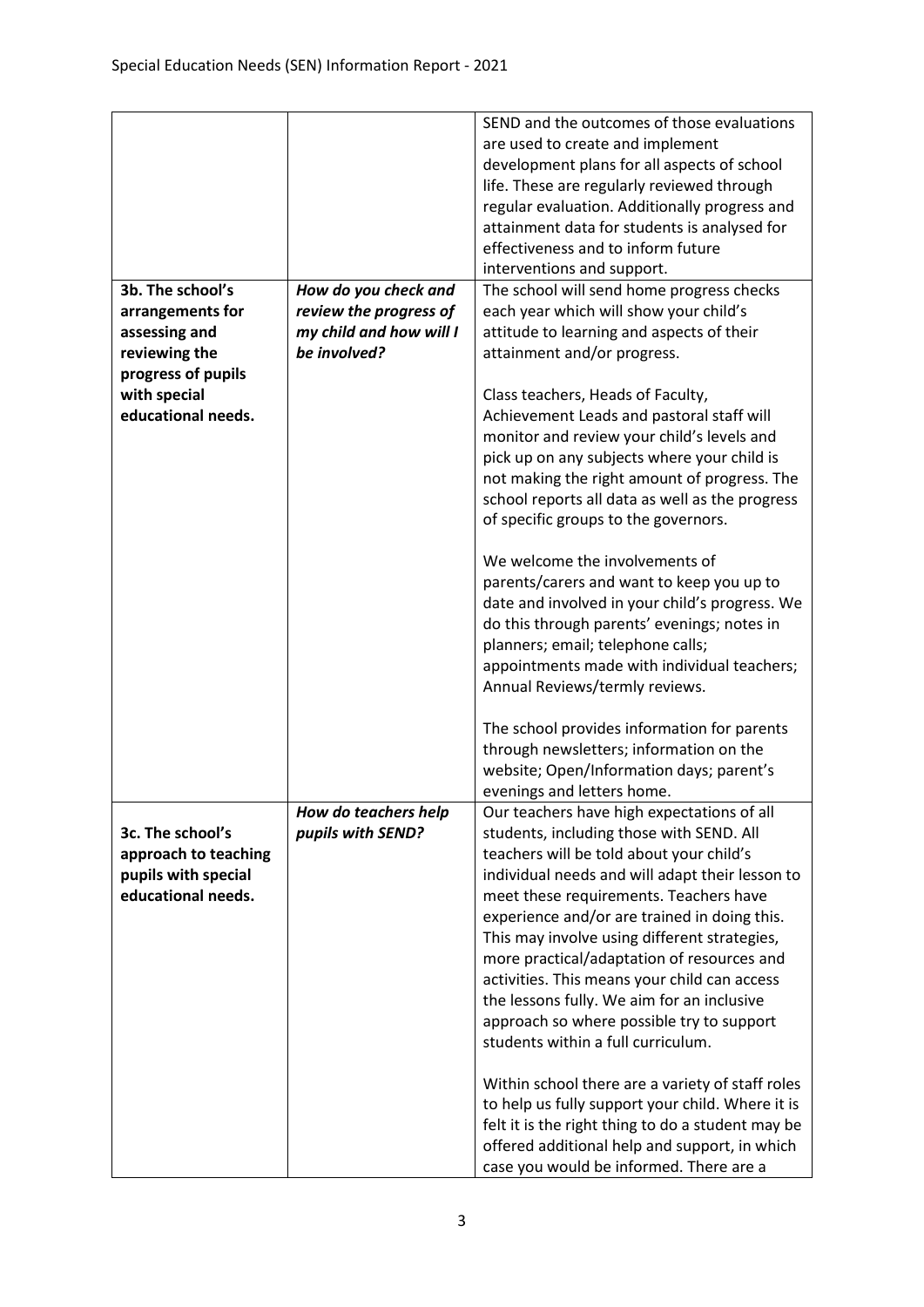|                                           |                         | range of interventions and additional subject<br>support which are available and should your<br>child need this, it would be discussed with<br>you.<br>Within the Academy there is a strong pastoral<br>team who work alongside teachers and<br>Achievement Leads to support students in all<br>aspects of their time in school.<br>When your child is approaching the start if<br>KS4, if we think it is needed, we will assess<br>and apply for exam Access Arrangements<br>according to the Joint Council for<br>Qualifications exam regulations. |
|-------------------------------------------|-------------------------|------------------------------------------------------------------------------------------------------------------------------------------------------------------------------------------------------------------------------------------------------------------------------------------------------------------------------------------------------------------------------------------------------------------------------------------------------------------------------------------------------------------------------------------------------|
| 3d. How the school                        | How will the curriculum | Most of our students follow a traditional                                                                                                                                                                                                                                                                                                                                                                                                                                                                                                            |
| adapts the curriculum                     | be matched to my        | curriculum, however a small number of                                                                                                                                                                                                                                                                                                                                                                                                                                                                                                                |
| and learning                              | child's needs?          | learners have a more personalised curriculum                                                                                                                                                                                                                                                                                                                                                                                                                                                                                                         |
| environment for                           |                         | to match their individual needs, interests and                                                                                                                                                                                                                                                                                                                                                                                                                                                                                                       |
| pupils with special<br>educational needs. |                         | abilities. This may include option choices;<br>additional literacy; intervention groups and                                                                                                                                                                                                                                                                                                                                                                                                                                                          |
|                                           |                         | number of qualifications studied.                                                                                                                                                                                                                                                                                                                                                                                                                                                                                                                    |
|                                           |                         |                                                                                                                                                                                                                                                                                                                                                                                                                                                                                                                                                      |
|                                           | How accessible is the   | Our school is a safe and largely accessible                                                                                                                                                                                                                                                                                                                                                                                                                                                                                                          |
|                                           | school environment?     | building and we do our best to make it                                                                                                                                                                                                                                                                                                                                                                                                                                                                                                               |
|                                           |                         | welcoming to the whole community. All<br>safeguarding procedures and risk                                                                                                                                                                                                                                                                                                                                                                                                                                                                            |
|                                           |                         | assessments are in place and adhered to by                                                                                                                                                                                                                                                                                                                                                                                                                                                                                                           |
|                                           |                         | all staff. We have a range of different facilities                                                                                                                                                                                                                                                                                                                                                                                                                                                                                                   |
|                                           |                         | to help SEND students throughout our school                                                                                                                                                                                                                                                                                                                                                                                                                                                                                                          |
|                                           |                         | including alphasmarts, computers, dyslexia                                                                                                                                                                                                                                                                                                                                                                                                                                                                                                           |
| <b>3e. Additional</b>                     | Is there additional     | friendly resources and concentration aids.                                                                                                                                                                                                                                                                                                                                                                                                                                                                                                           |
| support for learning                      | support available to    | We have a wide range of staff to support<br>pupils and address additional needs they may                                                                                                                                                                                                                                                                                                                                                                                                                                                             |
| that is available to                      | help pupils with SEND   | have, including pupils with SEND. This                                                                                                                                                                                                                                                                                                                                                                                                                                                                                                               |
| pupils with special                       | with their learning?    | includes Teaching Assistants, Achievement                                                                                                                                                                                                                                                                                                                                                                                                                                                                                                            |
| educational needs.                        |                         | Leads, Director of Culture, Assistant SENCO                                                                                                                                                                                                                                                                                                                                                                                                                                                                                                          |
|                                           |                         | and HLTA's.                                                                                                                                                                                                                                                                                                                                                                                                                                                                                                                                          |
|                                           | How are the children's  | Resources are allocated based on evidence of                                                                                                                                                                                                                                                                                                                                                                                                                                                                                                         |
|                                           | resources allocated and | need and effectiveness. Students with an                                                                                                                                                                                                                                                                                                                                                                                                                                                                                                             |
|                                           | matched to children's   | EHCP have resources allocated as outlined in                                                                                                                                                                                                                                                                                                                                                                                                                                                                                                         |
|                                           | special educational     | their statement or plan. Teaching Assistants                                                                                                                                                                                                                                                                                                                                                                                                                                                                                                         |
|                                           | needs?                  | are allocated, where resources allow, to offer<br>small group based learning. Heads of Faculty                                                                                                                                                                                                                                                                                                                                                                                                                                                       |
|                                           |                         | and class teachers liaise closely with them to                                                                                                                                                                                                                                                                                                                                                                                                                                                                                                       |
|                                           |                         | ensure maximum effectiveness. They have a                                                                                                                                                                                                                                                                                                                                                                                                                                                                                                            |
|                                           |                         | huge range of skills to offer in supporting                                                                                                                                                                                                                                                                                                                                                                                                                                                                                                          |
|                                           |                         | students directly and indirectly, assisting staff                                                                                                                                                                                                                                                                                                                                                                                                                                                                                                    |
|                                           |                         | and helping parents/careers.                                                                                                                                                                                                                                                                                                                                                                                                                                                                                                                         |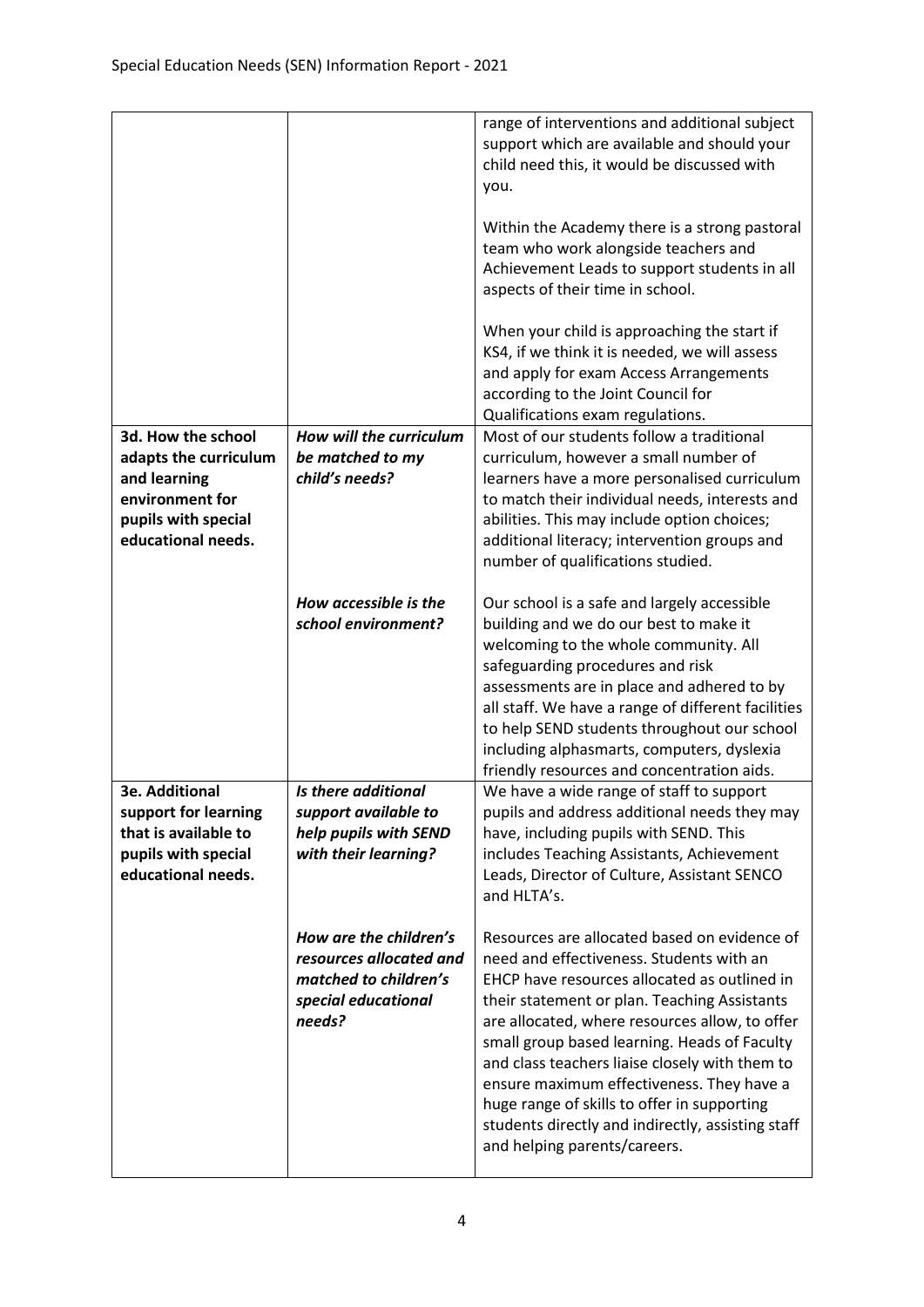|                                 | How is the decision                            | Annual reviews, for students with EHCPs,                                                      |
|---------------------------------|------------------------------------------------|-----------------------------------------------------------------------------------------------|
|                                 | made about how                                 | involving the student, parents/carers, subject                                                |
|                                 | much/what support my                           | staff and other professionals evaluate                                                        |
|                                 | child will receive?                            | progress towards outcomes. The decision is                                                    |
|                                 |                                                | based on evidence of need and impact.                                                         |
| 3f. How the school              | What social, before and                        | A large range of academic and hobby/interest                                                  |
| enables pupils with             | after school, and other                        | clubs are available at Kirk Hallam Community                                                  |
| special educational             | activities are available                       | Academy. They are open to all students,                                                       |
| needs to engage in              | for pupils with SEND?                          | including students with SEND.                                                                 |
| the activities of the           |                                                |                                                                                               |
| school (including               |                                                | Additionally, we run a range of activities to                                                 |
| physical activities)            |                                                | support SEND students including access to                                                     |
| together with                   |                                                | Learning Support at break and lunchtime,                                                      |
| children who do not             |                                                | breakfast club etc. We also run                                                               |
| have special                    |                                                | coursework/revision sessions for older                                                        |
| educational needs.              |                                                | students as and when required.                                                                |
|                                 |                                                |                                                                                               |
|                                 | How can my child and I                         | All children in the school are encouraged to                                                  |
|                                 | find out about these                           | take part in extra activities through period 6,                                               |
|                                 | activities?                                    | Culture choices.                                                                              |
|                                 |                                                |                                                                                               |
|                                 | How will my child be<br>included in activities | Day and residential trips are open to all<br>children and your child's specific needs can be  |
|                                 | outside the classroom,                         | discussed if they wish to join such a trip.                                                   |
|                                 | including school trips?                        |                                                                                               |
|                                 |                                                |                                                                                               |
|                                 |                                                |                                                                                               |
| 3g. Support that is             | What support will there                        | At Kirk Hallam Community Academy we take                                                      |
| available for                   | be for my child's overall                      | our pastoral responsibilities very seriously.                                                 |
| improving the                   | well-being?                                    | We pride ourselves on providing a high level                                                  |
| emotional, mental<br>and social |                                                | of student support and guidance. One way we<br>support our students is by assigning them to a |
| development of                  |                                                | form tutor. This provides continuity and                                                      |
| pupils with special             |                                                | builds a strong relationship between tutor                                                    |
| educational needs.              |                                                | and students.                                                                                 |
|                                 |                                                | There are additional members of staff who                                                     |
|                                 |                                                | are able to provide pastoral support, these                                                   |
|                                 |                                                | include; teaching assistants, keyworkers,                                                     |
|                                 |                                                | Safeguarding Lead, HLTAs, Assistant SENCO                                                     |
|                                 |                                                | and SENCO.                                                                                    |
|                                 |                                                |                                                                                               |
|                                 |                                                | We also have excellent relationships with a                                                   |
|                                 |                                                | member of external agencies for example                                                       |
|                                 |                                                | CAMHS, Occupational Therapy, the                                                              |
|                                 |                                                | Neurodevelopment Team and Autism                                                              |
|                                 |                                                | Outreach.                                                                                     |
| 4. In relation to               | Who should I contact if                        | The SENCO is Mandy Weatherall -                                                               |
| mainstream schools,             | I want to find out more                        | mweatherall@kirkhallamcacademy.co.uk                                                          |
| the name and contact            | about how Kirk Hallam                          |                                                                                               |
| details of the SEN Co-          | <b>Community Academy</b>                       |                                                                                               |
| Ordinator.                      | supports pupils with<br>SEND?                  |                                                                                               |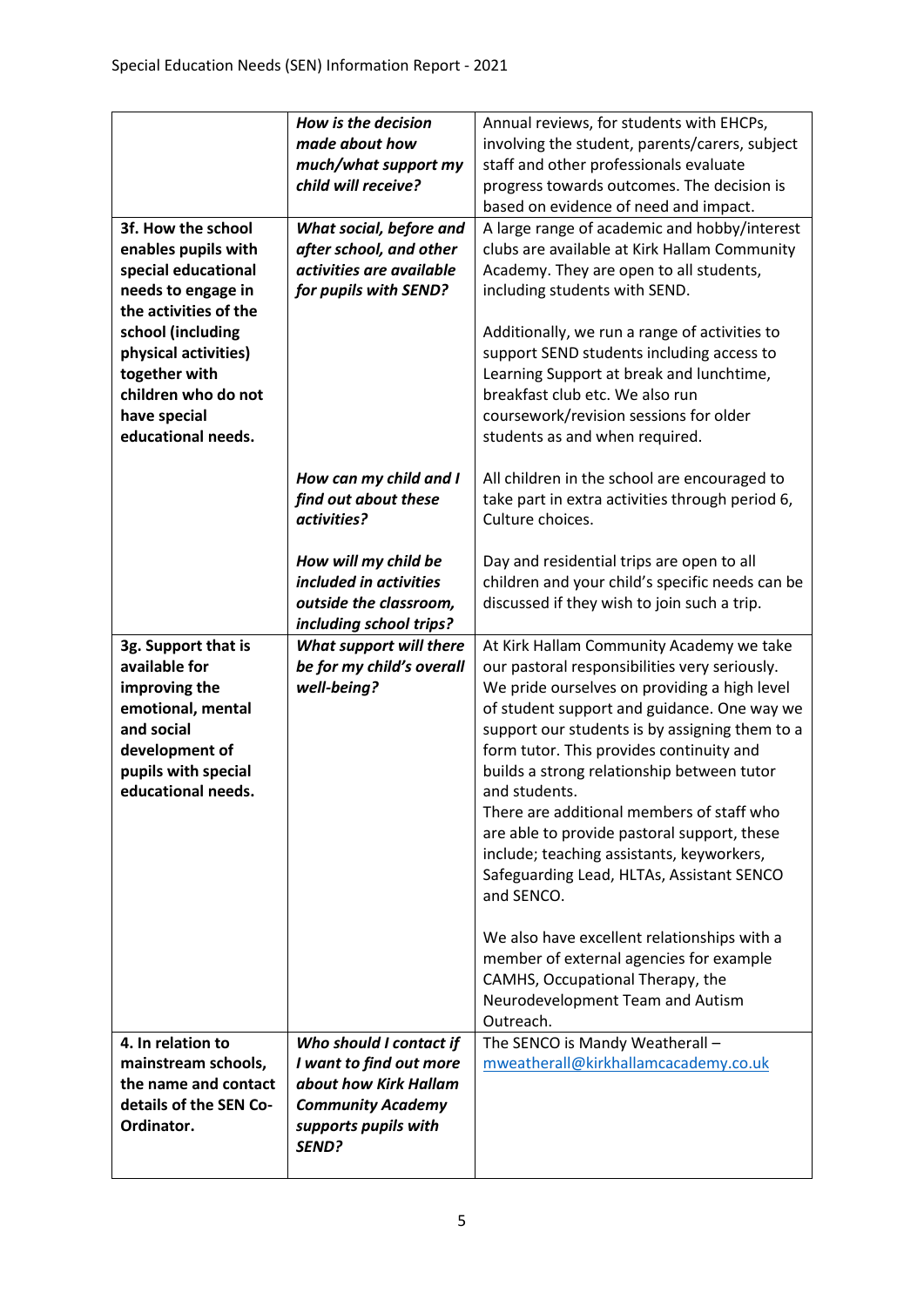|                                              | What should I do if I     | Speak to you child's teacher in the first                                                 |
|----------------------------------------------|---------------------------|-------------------------------------------------------------------------------------------|
|                                              | think my child may        | instance.                                                                                 |
|                                              | have a special            |                                                                                           |
|                                              | educational need or       |                                                                                           |
|                                              | disability?               |                                                                                           |
| 5. Information about                         | <b>What training have</b> | We have a learning support department                                                     |
| the expertise and                            | staff supporting          | which is made up of the SENCO, Assistant                                                  |
| training of staff in                         | children and young        | SENCO, 1 HLTA and a number of very                                                        |
| relation to children                         | people with SEND had      | experienced teaching assistants. Within the                                               |
| and young people                             | or are having?            | team we have staff who have arrange of                                                    |
| with special<br>educational needs            |                           | experience and training covering various SEN                                              |
| and about how                                |                           | needs including NVQ Level 2 & Level 3                                                     |
|                                              |                           | Supporting Learners in Schools; Behaviour                                                 |
| specialist expertise<br>will be secured.     |                           | Support; Supporting students with ASD;<br>Supporting students with ADHD; Attachment       |
|                                              |                           | Issues and Dyslexia. The SENCO has                                                        |
|                                              |                           | completed the National SENCO Award.                                                       |
|                                              |                           |                                                                                           |
|                                              |                           | Training is provided to all staff, including                                              |
|                                              |                           | teachers and TAs, as the need arises and                                                  |
|                                              |                           | there is ongoing training for all staff as well as                                        |
|                                              |                           | opportunities to further develop skills. INSET                                            |
|                                              |                           | sessions have included information for all                                                |
|                                              |                           | staff on key areas of SEN and how to access                                               |
|                                              |                           | key information.                                                                          |
|                                              |                           |                                                                                           |
|                                              |                           | Staff who are new to the school follow an                                                 |
|                                              |                           | induction programme which includes training                                               |
|                                              |                           | and information on SEN. As a school we can                                                |
|                                              |                           | call on support from specialist organisations                                             |
|                                              |                           | from within the Local Authority including                                                 |
|                                              |                           | SSSEN (the SEN Support Service in                                                         |
|                                              |                           | Derbyshire).                                                                              |
| 6. Information about                         | What happens if my        | As a school we can access a range of services                                             |
| how equipment and                            | child needs specialist    | including Visual and Hearing Impaired Team,                                               |
| facilities to support                        | equipment of other        | Occupational Health and Disability Team.                                                  |
| children and young                           | facilities?               | These services are contacted when necessary<br>and appropriate, according to your child's |
| people with special<br>educational need will |                           |                                                                                           |
| be secured.                                  |                           | needs. If you believe your child needs<br>specialist equipment or other facilities please |
|                                              |                           | contact Mandy Weatherall or discuss the                                                   |
|                                              |                           | meeting at the next review/parents evening.                                               |
| 7. The arrangements                          | How will I be involved    | We will support you by having regular                                                     |
| for consulting parents                       | in discussions about      | communication and a named key worker for                                                  |
| of children with                             | and planning for my       | your child who will contact you on a regular                                              |
| special educational                          | child's education?        | basis.                                                                                    |
| needs about, and                             |                           |                                                                                           |
| involving such parents                       | How will you help me      | We need you to support us and your child by                                               |
| in, the education of                         | to support my child's     | encouraging them to fully engage with their                                               |
| their child.                                 | learning?                 | learning and any interventions offered by;                                                |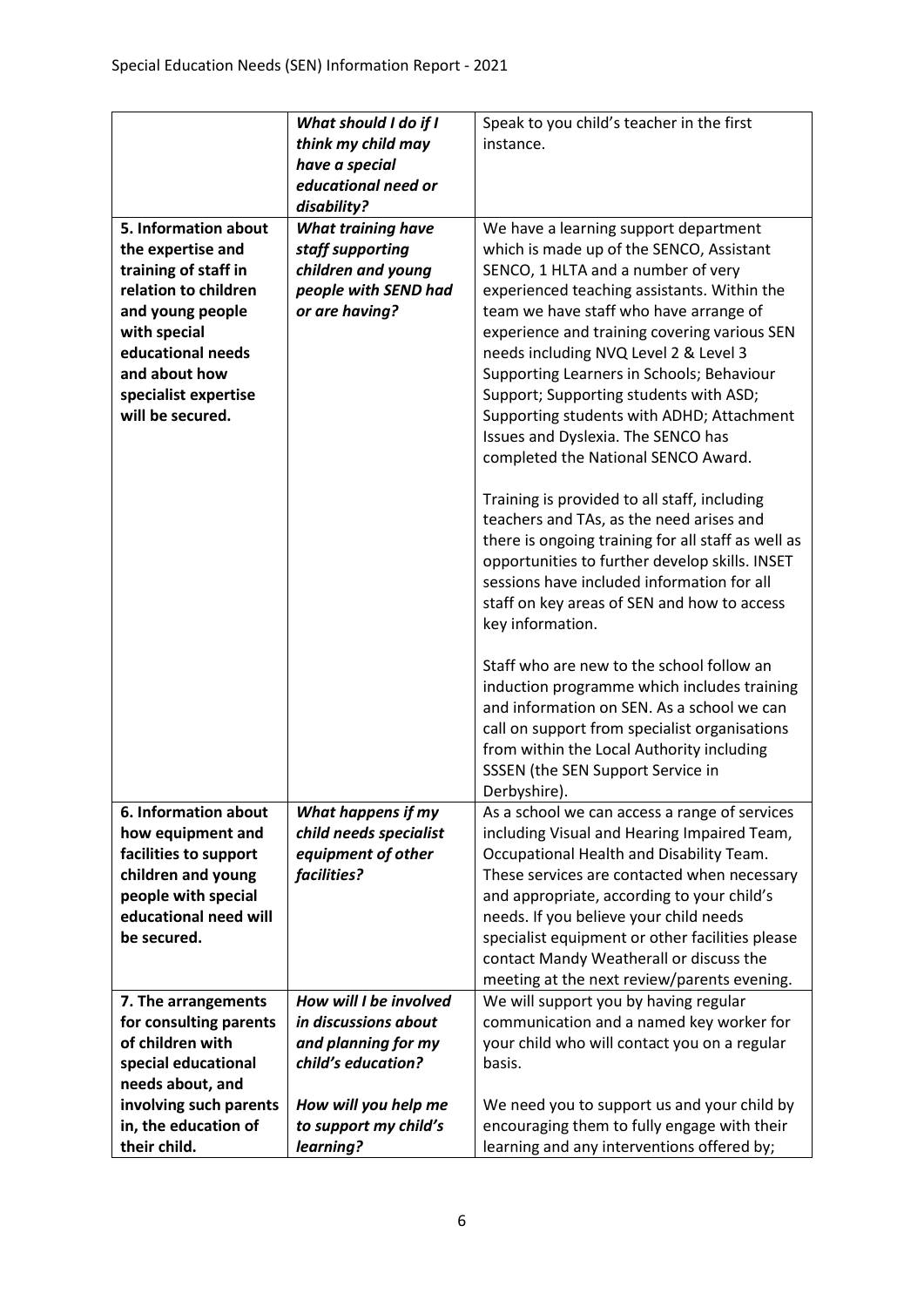|                         |                                 | Helping them to be organised for<br>$\bullet$ |
|-------------------------|---------------------------------|-----------------------------------------------|
|                         |                                 | their day (including bringing in the          |
|                         |                                 | right equipment and folder)                   |
|                         |                                 | Full attendance and good punctuality<br>٠     |
|                         |                                 | Completion of homework<br>$\bullet$           |
|                         |                                 | Attending parents evenings<br>$\bullet$       |
|                         |                                 | Attending any meetings specifically           |
|                         |                                 | arranged for your child                       |
| 8. The arrangements     | How will my child be            | Students are encouraged to regularly          |
| for consulting young    | involved in his/her own         | evaluate their work in lessons; attend review |
| people with special     | learning and decisions          | meetings; contribute to target setting and    |
| educational needs       | made about his/her              | reviewing and reflect on their learning and   |
| about, and involving    | education?                      | achievements by completing a pupils views     |
| them in, their          |                                 | document prior to reviews.                    |
| education.              |                                 |                                               |
|                         |                                 | Learning Support has an open door policy      |
|                         |                                 | which means that students often feel          |
|                         |                                 | comfortable coming and speaking to member     |
|                         |                                 | of staff and being clear about their wishes.  |
| 9. Any arrangements     | Who can I contact for           | Please contact Mandy Weatherall for further   |
| made by the             | further information?            | information.                                  |
| governing body or the   |                                 |                                               |
| proprietor relating to  | Who can I contact if I          | In the first instance contact the subject     |
| the treatment of        | have a complaint?               | teacher or your child's Form Tutor who may    |
| complaints from         |                                 | refer your concerns to a more senior member   |
| parents of pupils with  |                                 | of staff if needed. The schools complaint     |
| special educational     |                                 | procedure is on the website.                  |
| needs concerning the    |                                 |                                               |
| provision made at the   |                                 |                                               |
| school.                 |                                 |                                               |
| 10. How the             | <b>What specialist services</b> | As a school we can access a range of services |
| governing body          | and expertise are               | including Child and adolescent Mental Health  |
| involves other bodies,  | available at or accessed        | Service (CAMHS); Social Care; School Nurse    |
| including health and    | by the school?                  | Service; Educational Psychology Service;      |
| social services bodies, |                                 | Connexions; Speech and Language Service;      |
| local authority         |                                 | Visual and Hearing impairment Service and     |
| support services and    |                                 | Occupational Health Service. These services   |
| voluntary               |                                 | are contacted when necessary and              |
| organisations, in       |                                 | appropriate, according to your child's needs. |
| meeting the needs of    |                                 | The school also works closely with Derbyshire |
| pupils with special     |                                 | County Council.                               |
| educational needs       |                                 | If you believe your child needs specialist    |
| and in supporting the   |                                 | support please contact Mandy Weatherall or    |
| families of such        |                                 | discuss at the next review/parents evening.   |
| pupils.                 |                                 |                                               |
| 11. The contact         | Who should I contact to         | DCC:                                          |
| details of support      | find out about support          | www.localoffer.derbyshire.gov.uk              |
| services for the        | for parents and families        | Parent Partnership:                           |
| parents of pupils with  | of children with SEND?          | www.derbyshireiass.co.uk                      |
| special educational     |                                 | <b>School Nurse:</b>                          |
|                         |                                 |                                               |